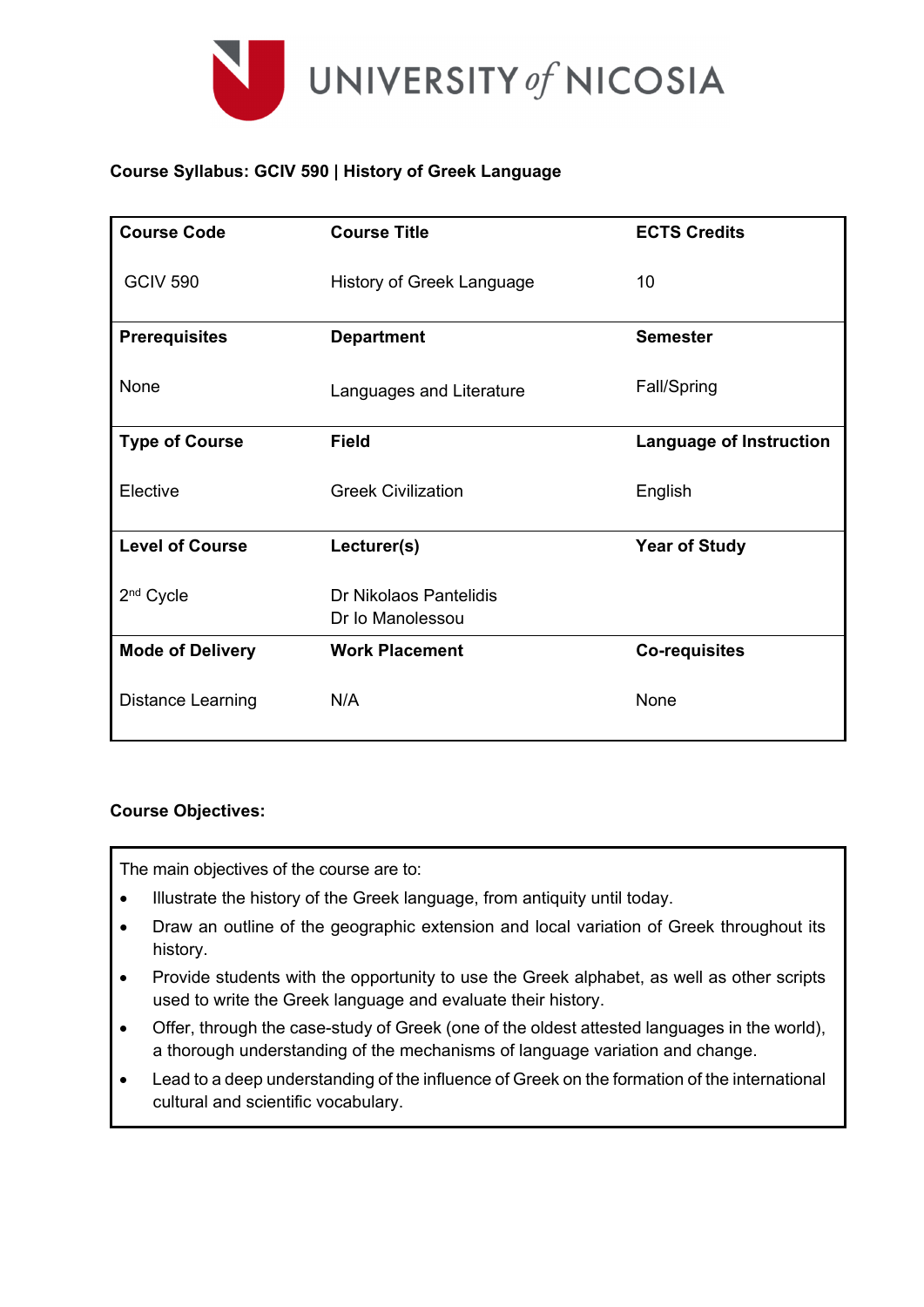

#### **Learning Outcomes:**

After completion of the course students are expected to be able to:

- 1. Recognize and approach texts written in various forms of Greek
- 2. Identify different forms of Greek
- 3. Discuss the basic structures of Greek and their evolution through time
- 4. Recognize the influence of Greek on the vocabulary of other languages
- 5. Comprehend how the Greek language is the medium of expression and transmission of Greek civilization in various eras.

#### **Course Content:**

- 1. Basic concepts I: Language Dialect- Register Writing Pronunciation "Greek" "Hellenic"
- 2. Basic concepts II: Language change and language relationship
- 3. The history of Greek: division into periods
- 4. Greek and writing, alphabets and scripts
- 5. Early Greek: Prehistory and proto-history
- 6. Classical Greek and the Ancient Greek dialects
- 7. Greek in the Hellenistic and Roman period
- 8. Medieval and Early Modern Greek
- 9. The Modern Greek dialects and Greek outside Greece
- 10. The modern period I: the language question
- 11. The modern period II: Standard Modern Greek
- 12. Greek and the other languages

#### **Learning Activities and Teaching Methods:**

Webex Sessions; Forum Discussions; Wiki Exercises; Recorded Lectures.

#### **Assessment Methods:**

Short papers; Wiki Exercises; Forum Discussions; Final Assessment\*.

\*The Final Assessment can be either a Final Exam or a Final Assignment with Viva